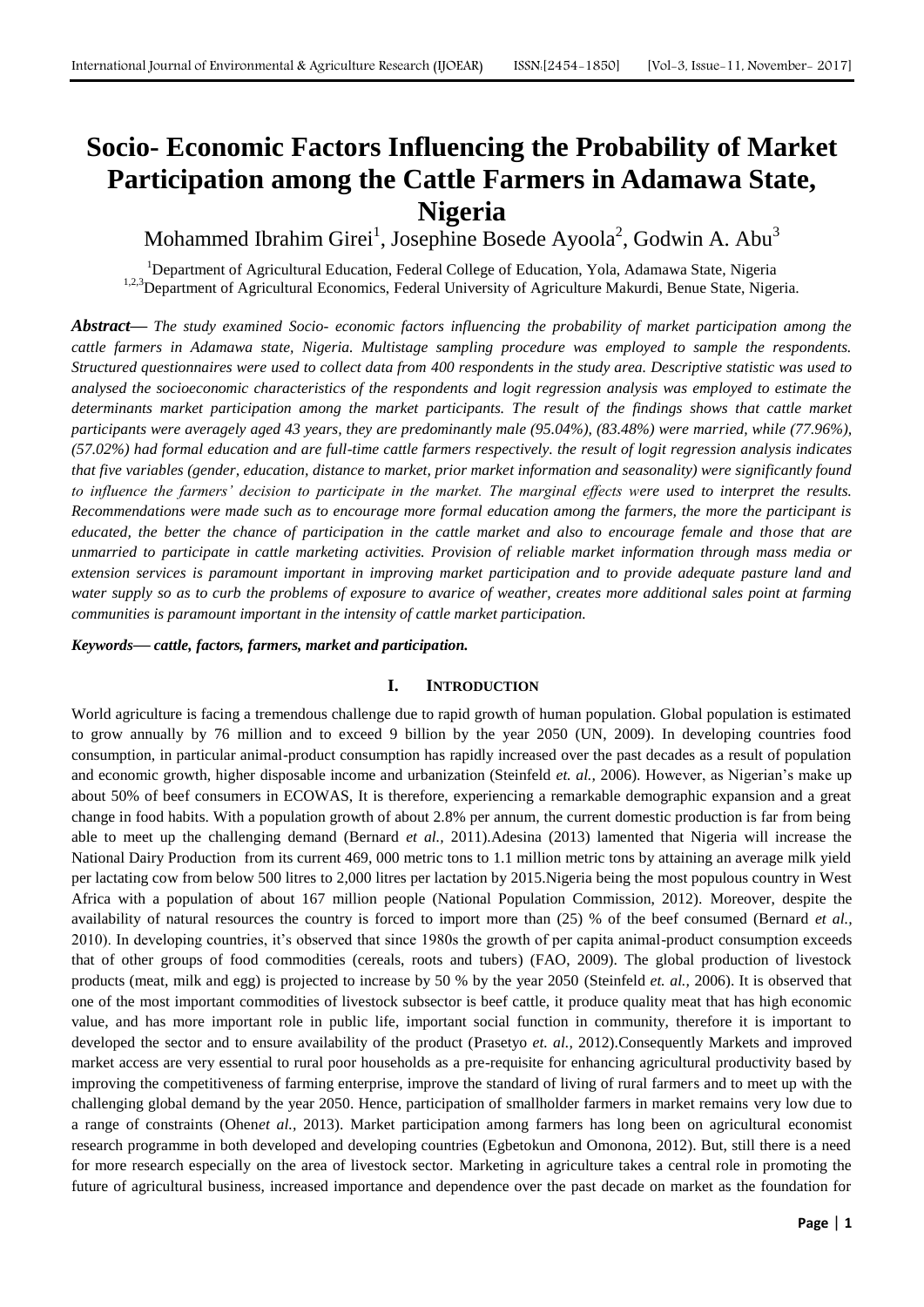growth strategies put more premiums on understanding market participation among farmers. Moreover, Transformation from subsistence to more specialized and market-oriented systems of agriculture is of significance for a large number of developing countries with a high degree of dependency on agriculture for livelihoods and national income, such a transformation has enormous potential to promote inclusive growth and development, allowing millions of people to escape poverty and food insecurity (Wickramasinghe and Weinberger, 2013). In Somalia livestock are reared and marketed, in 2011, over three million sheep and goats worth over USD 200 million (39.8 billion) were exported to the Middle Eastern countries (mainly Saudi Arabia) (Wanyoike *et. al.,* 2015). However, it is observed that, limited accesses to capital, as well as the difference in livelihood strategies and motivations are the major factors hindering small -scale farmer's participation in the livestock marketing in south-Africa (Ndoro, 2014). Gani and Adeoti (2011) lamented that, in Nigeria Socioeconomic variables such as cooperative membership, family size, high output commercialization ratio and education and supportive infrastructure have been found to be important variables affecting market participation among farmers. Bellemare and Barrett, (2006) also observed that, there has been scant research on market participation especially in developing countries like Nigeria.

### **Objectives of the study are to;**

- 1 Find out the socio-economic characteristics of cattle farmers in the study area;
- 2 Identify the factors influencing market participation among the cattle farmers in the study area;

#### **II. MATERIALS AND METHODS**

# **2.1 Sample and sampling Techniques**

A Multi-stage, random sampling and purposive sampling techniques were employed in the selection of the respondents. In the first stage, two Local Government Areas (LGAs) were purposively selected from each zone of the four zones of Adamawa State Agricultural Development Programme (ADADP), the selection was based on their relative importance in cattle farming.

In the second stage, twenty-six (26) districts were randomly selected from forty five (45) districts of the eight (8) selected LGAs proportionately.

The third stage, involves the random selection of 400 cattle farmers proportionately from the selected districts. Information on the sampling frame was obtained from the Ministry of Livestock Productivity and Nomadic Settlement, Yola. The selection of the four hundred respondents will be based on the proportionality factor presented in equation 1, as adopted from Giroh*et al*. (2012).

$$
S = r/p \times N/1 \tag{1}
$$

Where:

 $S =$  total number of respondents sampled in each district

- $r =$  number of cattle farmers in a particular district
- $R = Total number of farmers in all the selected districts$
- N =Sample size

The sample size of 400 cattle farmers with a total population of 6,170 respondents was obtained when use 5% margin error (confidence interval) and with 95% confidence level (MarCorr 2014, creative research systems 2012, and Didier 2013). Moreover, the Sample size will also be determined by using Taro Yamane formula as shown below: (Polonia, 2013).

$$
n = \frac{N}{1 + N(e)^2}
$$

Where:  $n =$  Sample size

 $N =$  Population size

e = Limit of tolerance error

With a significance level of 95% the degree of tolerance level will be 5% (i.e. 0.05).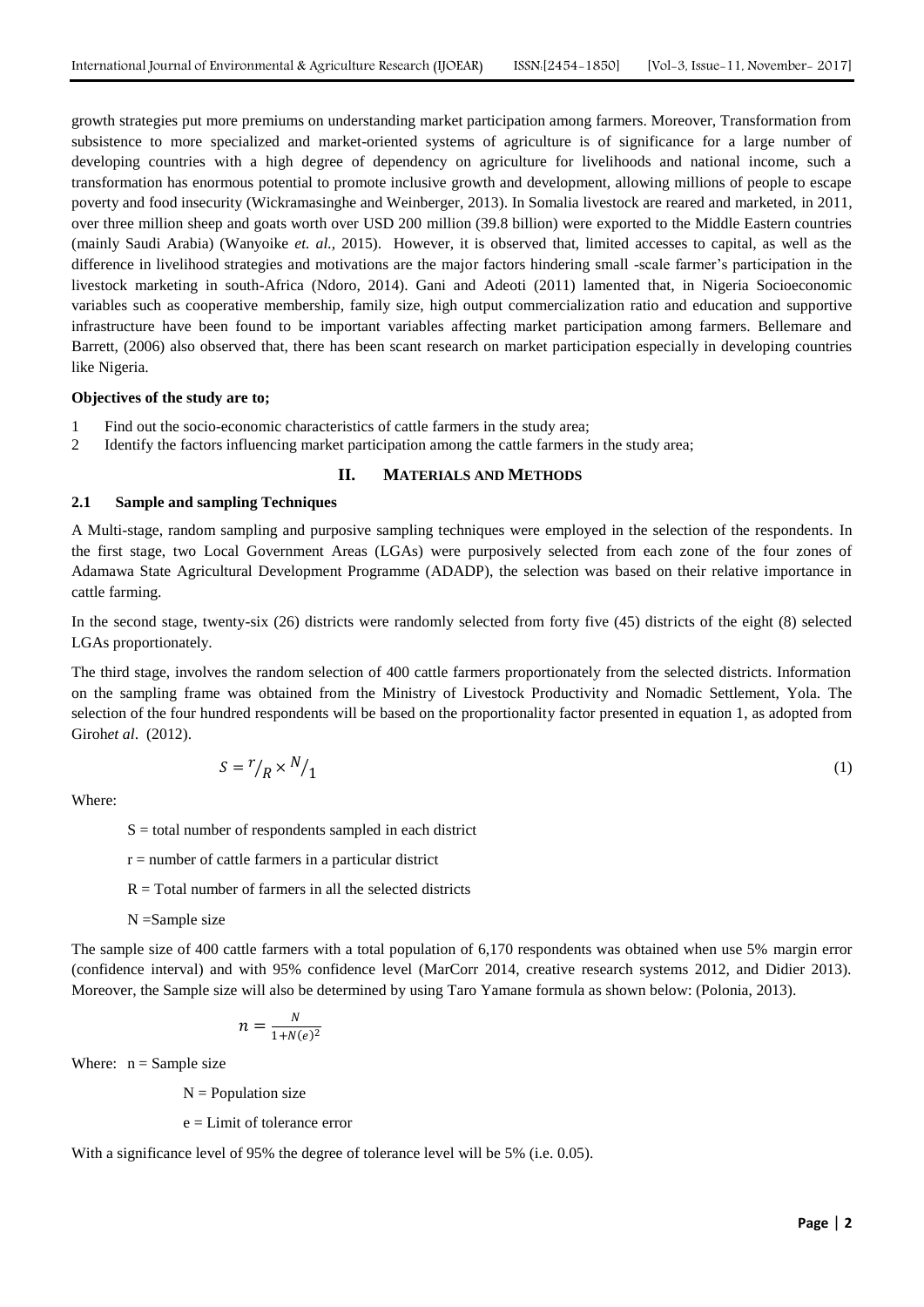$$
n = \frac{6170}{1+6170 (0.05)^2}
$$

$$
n = \frac{6170}{1+6170 * 0.0025}
$$

$$
n = \frac{6170}{16.425}
$$

 $n = 376$  to nearest hundred = 400 Sample size.

# **2.2 Data analysis techniques**

Descriptive statistics was used to analysed the socioeconomics characteristics of cattle farmers and binary logistic regression analysis was used to analysed socioeconomic factors influencing market participation in the study area.

#### **2.3 Model Specification**

# **2.4 Binary Logistic Regression**

In this study binary logistic model was employed because of its comparable simplicity to probit and to bit regressions. By using the logistic regression the probability of a result being in one of two response groups (binary response) is modelled as a function of the level of one or more explanatory variables.

Thus, the probability whether or not the farmer sells cattle may be modelled as a function of the level of one or more independent variables. For this study, the response variable is 1, when the farmer sells livestock in the past twelve months and .0, when the farmer did not sell. The functional form is denoted in equation (2) (Bahta and Bauer, 2007).

$$
ln\left(\frac{\phi_i}{1-\phi_i}\right) = \beta_0 + \sum_{j=1}^k \beta_j X_{ij} + \varepsilon_i
$$
\n(2)

Where: *j* is the response category (1 or 0), *i* denotes cases (1, 2, 3, 4., n),  $\emptyset$  is the conditional probability,  $\beta_0$  is the coefficient of the constant term,  $\beta_j$  is the coefficient of the independent variable,  $X_{ij}$ ,  $\varepsilon_i$  is the matrix of unobserved random effects,  $\frac{\phi_i}{1-\phi_i}$ is "odd", and  $ln\left(\frac{\phi_i}{1-\phi_i}\right)$  $\frac{v_l}{1-\phi_i}$  is the logarithm of "odds".

Equation (2) can be manipulated to give the odds ratio using equation (3):

$$
\frac{\phi_i}{1-\phi_i} = \exp(\beta_0 + \sum_{i=1}^k \beta_i X_i)
$$
\n(3)

The probability that farm households sell livestock can be calculated using equation (4):

$$
\emptyset_i = \frac{\exp\left(\beta_0 + \sum_{i=1}^k \beta_j X_{ij}\right)}{1 + \exp\left(\beta_0 + \sum_{i=1}^k \beta_j X_{ij}\right)}
$$
\n<sup>(4)</sup>

Equation (4) is intrinsically linear since the logit is linear in  $X_i$  (Gujarati, 1988); it indicates thatprobability  $\emptyset_i$  lies between zero and one and vary non-linearly with  $X_i$ . The equation for calculating partial effects of continuous variable is denoted by:

$$
\frac{\partial \phi_i}{\partial x_i} = \phi_i (1 - \phi) \beta_j \tag{5}
$$

The partial effects of the discrete variables will be calculated by taking the difference of the mean probabilities estimated for the respective discrete variable,  $X_i = 0$  and  $X_i = 1$ 

| LAUGENUUS VANIABLES IN THE BINANT LUGISTIU NEGNESSIUN MUDEL |                                                |                                                                 |                      |  |  |  |
|-------------------------------------------------------------|------------------------------------------------|-----------------------------------------------------------------|----------------------|--|--|--|
| <b>Variable</b>                                             | <b>Description</b>                             | <b>Measurement</b>                                              | <b>Expected sign</b> |  |  |  |
| Age                                                         | Age of the respondents<br>In years             |                                                                 | 士                    |  |  |  |
| Gender                                                      | Sex of the respondents                         | Binary variable (1=male,<br>$0 =$ female)                       |                      |  |  |  |
| Education                                                   | Level of educational attainment                | Number of years spent in school                                 |                      |  |  |  |
| Family size                                                 | Number of persons in a household               | Number                                                          |                      |  |  |  |
| Distance                                                    | Distance from home to the market<br>Kilometers |                                                                 |                      |  |  |  |
| Market information                                          | Information about cattle marketing             | Binary variable $(1=Access to$<br>information, $0 =$ no access) |                      |  |  |  |
| Seasonality                                                 | Growing season                                 | In time                                                         |                      |  |  |  |

**TABLE 1 EXOGENOUS VARIABLES IN THE BINARY LOGISTIC REGRESSION MODEL**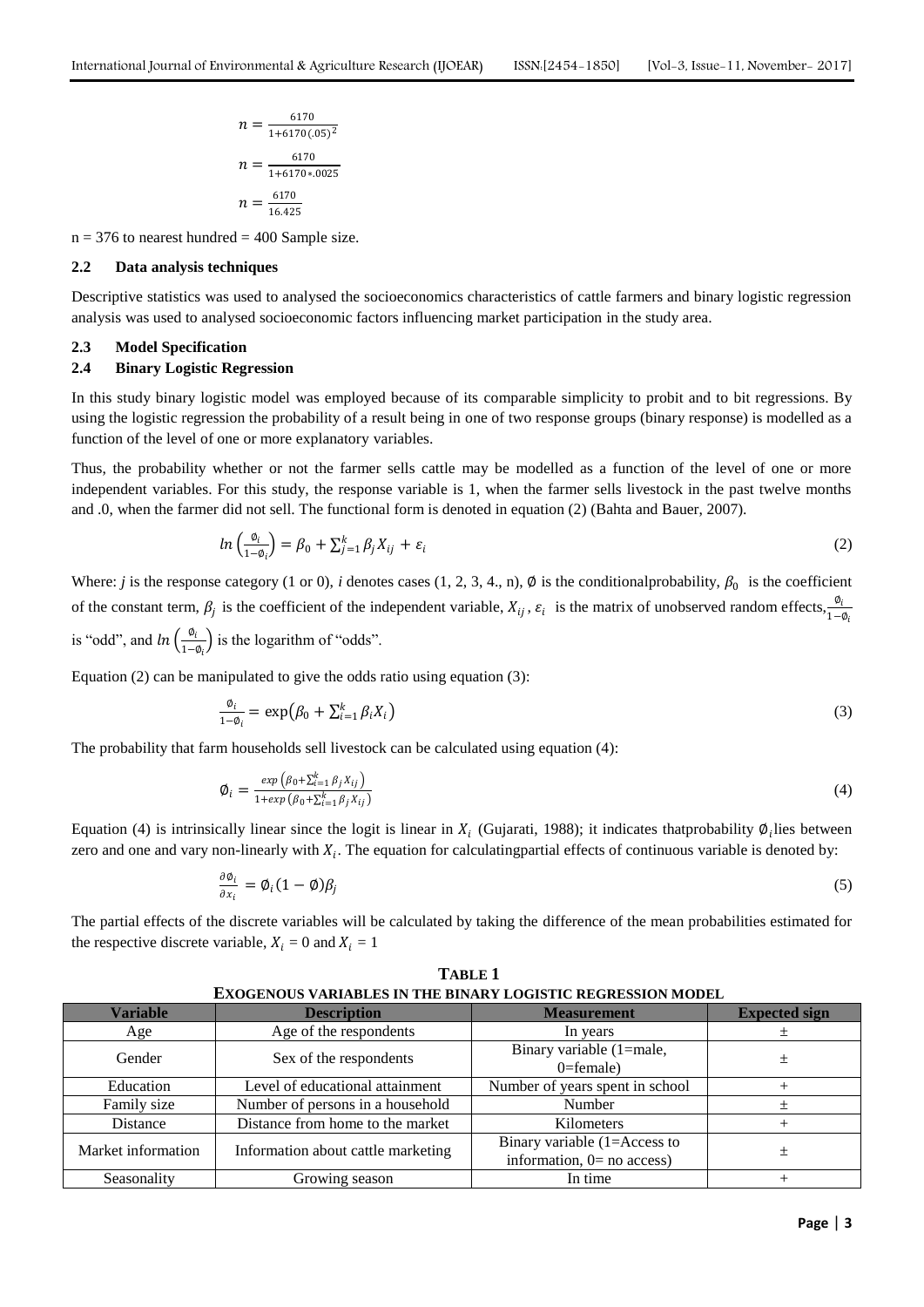# **III. RESULT AND DISCUSSIONS**

### **3.1 Socio-economic characteristics of the respondents**

Result in Table 2 showed that the cattle market participants were averagely aged 43 years had a family size of average 10 persons, has 19 years' experience in cattle marketing and had average herd size of 49 cattle. They are predominantly male (95.04%), married (83.48, %) while (77.96%) of the households had one form of formal education or the other and (57.02%) are full-time cattle farmers.

The result shows that (95.04%), of the cattle farmers were male. It is how ever male-headed households are more likely to participate in the market as a cattle farming is considered a patriarchal activity. Female-headed households are therefore expected to have lower probability of market participation compared to their male counterparts.

The result in table 2 also indicated that more than 83% of the sampled respondents were married. It can be inferred that since majority of the respondents were married, they have social obligations to cater for at the household level and this may cause them to take their participation in cattle marketing activities very seriously in order to generate income and to meet their financial obligations.

Education level of the household head could lead to increase in the household's ability to access and utilize market information. From the findings about 78% of the households had one form of formal education or the other. This implies that they could be able to utilize information more efficiently and consequently improve their managerial skills. This finding conforms to the findings of Randela *et. al*. (2008) and Enete and Igbokwe (2009) who reported that education provides households with better production and managerial skills which could translate to increased market participation.

| SUCIUECUNUMICS FACTURS UF THE SAMIFLED CATTLE FARMERS |                  |               |  |  |  |
|-------------------------------------------------------|------------------|---------------|--|--|--|
| <b>Attribute</b>                                      | <b>Frequency</b> | $\frac{0}{0}$ |  |  |  |
| Age                                                   |                  |               |  |  |  |
| $<$ 20                                                | 12               | 3.31          |  |  |  |
| 20 to 34                                              | $\overline{57}$  | 15.70         |  |  |  |
| 35 to 49                                              | 217              | 59.78         |  |  |  |
| $50+$                                                 | 77               | 21.21         |  |  |  |
| <b>Family size</b>                                    |                  |               |  |  |  |
| $<$ 5                                                 | 56               | 15.43         |  |  |  |
| $5$ to $9$                                            | 94               | 25.90         |  |  |  |
| 10 to 14                                              | 186              | 51.24         |  |  |  |
| $15+$                                                 | 27               | 7.44          |  |  |  |
| <b>Years of market experience</b>                     |                  |               |  |  |  |
| $<$ 5                                                 | 21               | 5.79          |  |  |  |
| 5 to 14                                               | 91               | 25.07         |  |  |  |
| 15 to 24                                              | 209              | 57.58         |  |  |  |
| $25+$                                                 | 42               | 11.57         |  |  |  |
| <b>Herd size</b>                                      |                  |               |  |  |  |
| $<$ 50                                                | 183              | 50.41         |  |  |  |
| $50 - 99$                                             | 65               | 17.91         |  |  |  |
| $100 - 149$                                           | 68               | 18.73         |  |  |  |
| $150+$                                                | 47               | 12.95         |  |  |  |
| <b>Gender</b>                                         |                  |               |  |  |  |
| Male                                                  | 345              | 95.04         |  |  |  |
| Female                                                | 18               | 4.96          |  |  |  |
| <b>Marital status</b>                                 |                  |               |  |  |  |
| Single                                                | 50               | 13.77         |  |  |  |
| Married                                               | 303              | 83.48         |  |  |  |
| Widowed                                               | 5                | 1.38          |  |  |  |
| Divorced                                              | 5                | 1.38          |  |  |  |
| <b>Education</b>                                      |                  |               |  |  |  |
| No formal education                                   | 80               | 22.04         |  |  |  |
| <b>Adult/Primary Education</b>                        | 83               | 22.87         |  |  |  |
| Secondary                                             | 108              | 29.75         |  |  |  |
| Post-secondary                                        | 92               | 25.34         |  |  |  |
| <b>Major</b> occupation                               |                  |               |  |  |  |
| Cattle farming                                        | 207              | 57.02         |  |  |  |
| Civil servant                                         | 92               | 25.34         |  |  |  |
| Trading                                               | $\overline{57}$  | 15.7          |  |  |  |
| Farming                                               | $\overline{7}$   | 1.93          |  |  |  |

#### **TABLE 2 SOCIOECONOMICS FACTORS OF THE SAMPLED CATTLE FARMERS**

*Source: Field survey, 2016*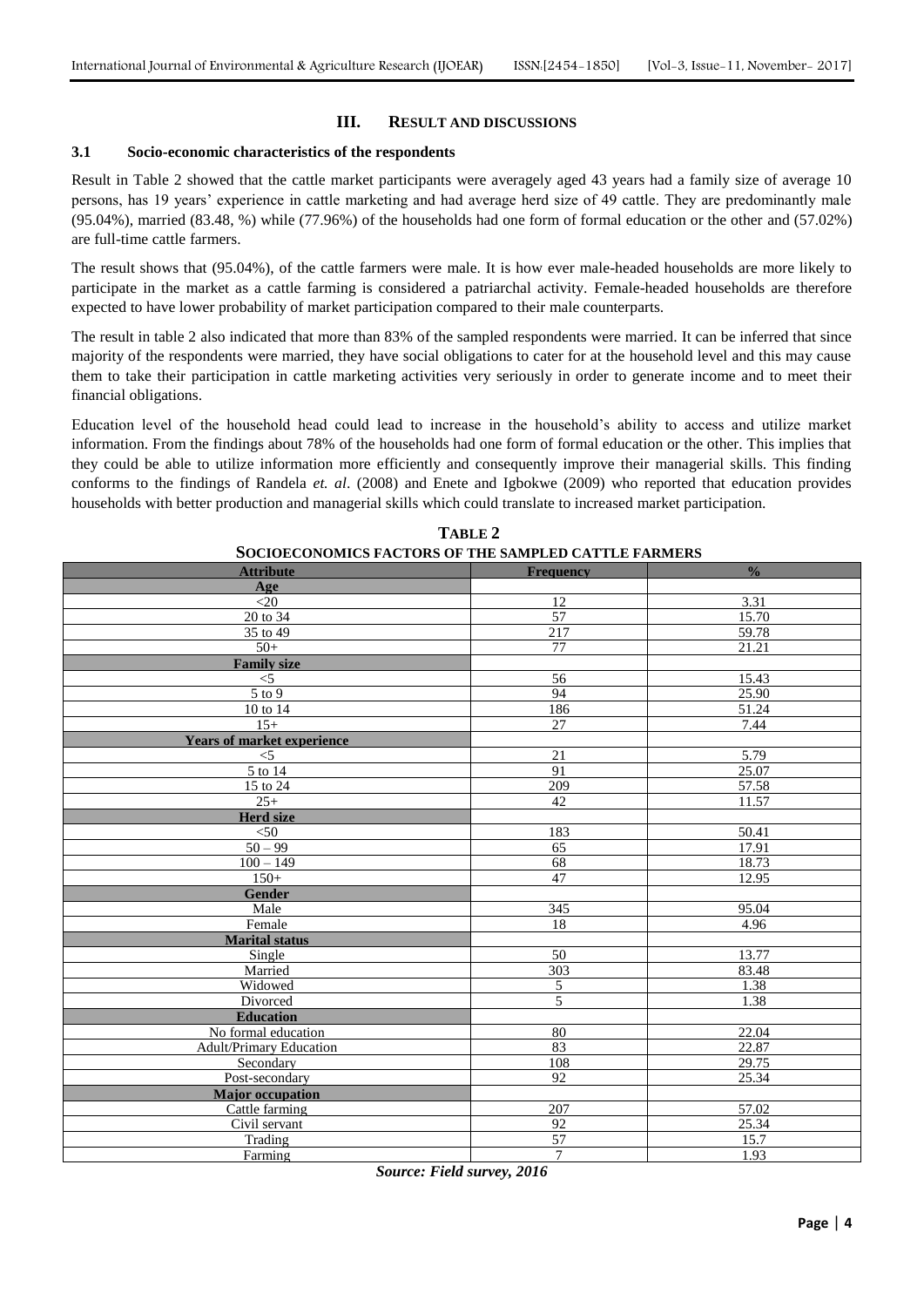# **3.2 Factors influencing cattle market participation**

To determine the factors influencing the probability of participation in the cattle market in Adamawa State, a logit model was estimated. The result presented in Table 3 indicates that five variables (gender, education, distance to market, prior market information and seasonality) were significantly found to influence the farmers' decision to participate in the market. The marginal effects were used to interpret the results.

The result in table 3, reveals that gender of the household head significantly and positively influenced market participation. Being male-headed household increases the probability of participating in the cattle market by 45.71%, all other factors held constant. This suggests that the male headed households are more market oriented than female, hence they participate more in the market. The finding concurs with findings of Onoja *et. al*. (2012) who reported that the probability of participating in fish marketing was significantly determined by sex of the fish farmer/marketer in Niger Delta Region.

Educational level of the household head significantly and positively influenced market participation. One year increases in household head education, increase the probability of participating in the cattle market by 13.33%, all other factors held constant. This can be explained by the fact that as an individual access more education he/she is empowered with the marketing skill and knowledge that will spur individual to participate in the market, this suggests that higher level of education provides a greater opportunity for the farmers to participate in the cattle market. This is in consistent with Girei and Omonona (2009) who shows that education have positively influenced participation as a net seller in the cattle market in Nigeria. The more the participant is educated, the better the chance of participation in the cattle market. The implication of the results is that education assists in participation in cattle market by providing information on prices and market information systems.

Market distance is negative but significantly related to the probability of participating in the cattle markets. The partial effect of the market distance on the conditional probability for participation is -0.0022, this implies that each unit increment in the market distance will decrease the probability of participation by 0.0022. Logically it makes sense since the markets are not readily available in rural areas. Thus, the results suggest that those households which can "reach" the desired marketing distance are more likely to participate mainly due to high producer margin and low variable transaction cost. This is in line with the findings of Uchezuba et al (2009) who indicates that market distance have a negative impact on the probability of the small-scale farmers marketing their animals to formal markets in south Africa.

Market information is negatively and significantly related to the probability of participating in the cattle markets. This implies that the receivers of market information are less likely to sell more cattle than non-receivers. The results indicate that a unit increase in receiving market information has the probability chances of decreases participation in the cattle markets by 0.133. This study is in line with findings Erick *et al.* (2015) who showed that, access to market information negatively affect market participation, because Market conditions are dynamic and bound to change frequently with regards to price, potential consumers' lifestyle, taste and preference change and government regulations. But contrary to the findings of Apin *et. al*  2015, Musah *et. al.,* 2014, Ohen *et. al* 2014, Omiti *et. al.*, 2009, Terfa *et. al.*, 2012, Wanyoike *et. al*., 2015, and Zamasiya et al., 2014 who reported that access to market information boosts confidence of household who are willing to participate in the market. However, this study may not be unconnected with the fact that most of cattle buyers transport them to southern and eastern part of the country. Therefore, they buy cattle every other week; hence, if a household receives information say on favorable price this week, participation in the market the following week may not replicate same since the availability and the price of cattle in southern and eastern part of the country determined the price in the north.

Seasonality was used as proxy for drought risk. Drought risk was defined as the possibility of a danger which might affect grazing, water and other related resources due to the absence of rainfall (Montshwe, 2006). High drought risk is defined by very low rainfall and the lack of natural grazing which leads to the use of alternative methods of feeding cattle during drought times. It is hypothesized that an increase in risk will lead to increased participation in the cattle markets by smallscale cattle farmers. The result indicated that the variable season was positive and significant at 1% level. The marginal effect indicated that seasonality increases the probability of participating in cattle markets.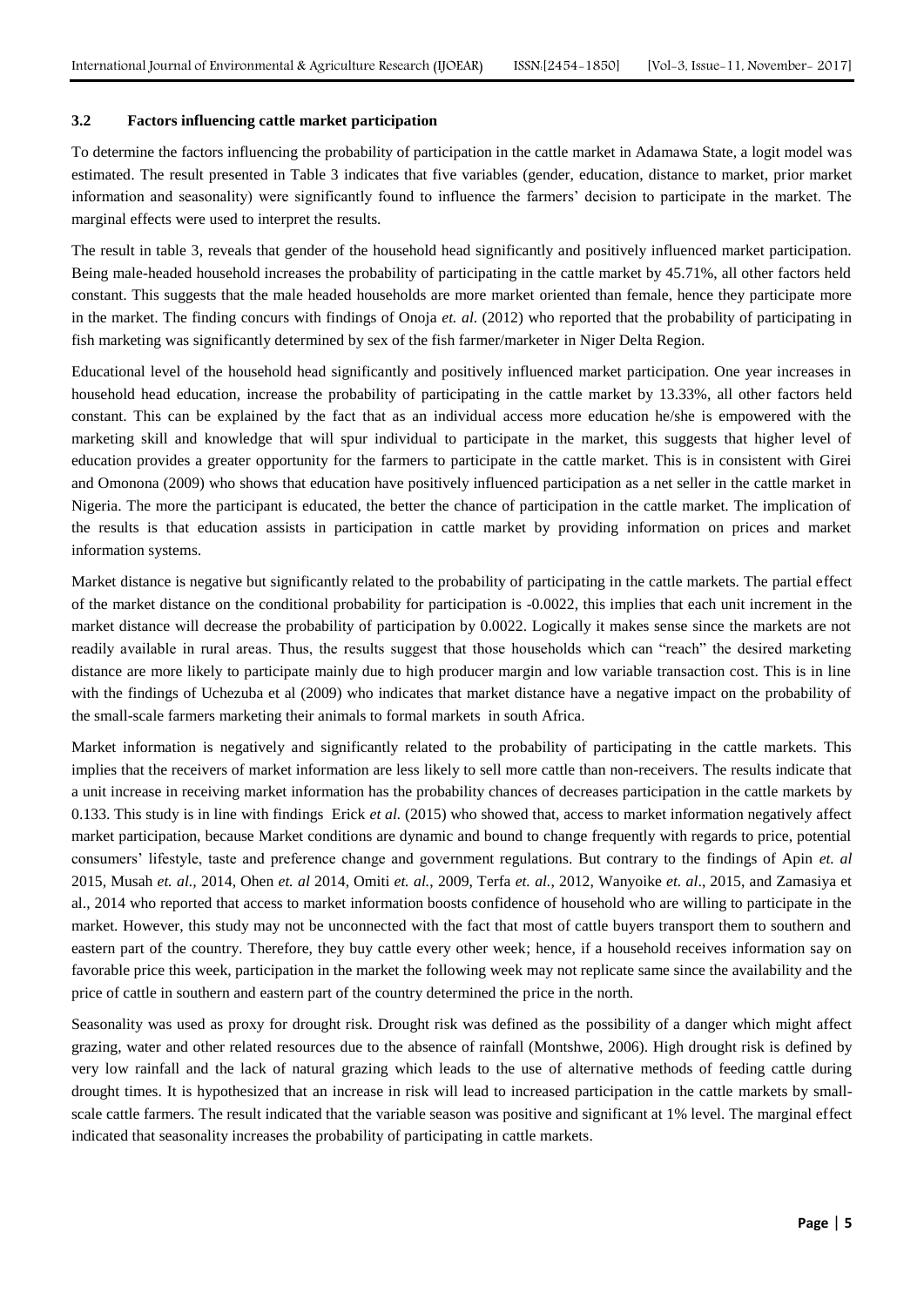| <b>FAKTICIFATION</b>     |                                   |                                 |              |                     |                        |  |  |  |
|--------------------------|-----------------------------------|---------------------------------|--------------|---------------------|------------------------|--|--|--|
| <b>Variables</b>         | <b>Coefficients</b><br><b>(B)</b> | <b>Standard</b><br><b>Error</b> | $\mathbf{Z}$ | <b>Significance</b> | <b>Marginal effect</b> |  |  |  |
| Age                      | 0.006                             | 0.014                           | 0.43         | 0.656               | 0.0012                 |  |  |  |
| Gender                   | 2.008                             | 0.374                           | 5.37         | $0.000***$          | 0.4571                 |  |  |  |
| Education                | 0.641                             | 0.305                           | 2.10         | $0.036**$           | 0.1333                 |  |  |  |
| Family size              | 0.003                             | 0.023                           | 0.13         | 0.898               | 0.0005                 |  |  |  |
| Distance to market       | 0.011                             | 0.007                           | $-1.74$      | $0.083*$            | $-0.0022$              |  |  |  |
| Prior market information | $-0.790$                          | 0.372                           | $-2.12$      | $0.034**$           | $-0.1331$              |  |  |  |
| Season                   | 0.700                             | 0.269                           | 2.60         | $0.009***$          | 0.1418                 |  |  |  |
| Constant                 | $-1.593$                          | 0.753                           | $-2.12$      | 0.034               | ۰                      |  |  |  |
| Chi-square $(\chi 2)$    | 48.75***                          |                                 |              |                     |                        |  |  |  |
| Log likelihood           | $-191.205$                        |                                 |              |                     |                        |  |  |  |
| Number of farmers        | 363                               |                                 |              |                     |                        |  |  |  |

**TABLE 3 RESULTS OF THE LOGIT REGRESSION ANALYSIS FOR FACTORS INFLUENCING MARKET PROBABILITY OF PARTICIPATION**

*Source: Field survey, 2016*

# *\*\*\* Significant at 1% \*\* Significant at 5% \* Significant at 10%*

# **IV. CONCLUSION AND RECOMMENDATIONS**

# **4.1 Conclusion**

The following conclusions were drawn from this study:

- i. This finding concluded that cattle farmers have good chances of driving market advantage, because majority of farmers are at their productive age.
- ii. Those in cattle business were predominantly male, married. Therefore good market participation will help in raising household income.
- iii. Since majority of the respondents are literate they can be able to utilize information more efficiently and consequently improve their managerial skills.
- iv. Variables like proximity to market and market information decrease farmers' participation in the market while gender, education, and seasonality promote market participation in the area.
- v. Inadequate feed is the cause of severe constraint on cattle business in the study area, followed by inadequate water and the least problem is theft. These observed constraints may force the cattle farmers to dispose of their cattle and hence affect the productivity of their business and market commercialization.

# **4.2 Policy Recommendations**

The following policy recommendations are made based on the findings from the study:

- i. Since majority of the respondents were of moderate age,youths should be encouraged to participate in marketing activities to expand the current marketing system and to address the challenges facing agriculture in term of food insecurity and revenue generation.
- ii. Cattle-marketing is male-dominated. Therefore, there is need to encourage women to participate actively in the cattle market; and also, the unmarried should be encouraged to participate as most of the participants are married.
- iii. Since market information has positively influenced the probability of participation in the cattle market. Therefore, provision of reliable market information through mass media or extension services is of paramount importance in improving market participation in the study area.
- iv. The study also recommends that efforts should be made to upgrade road networks in the study area so as to reduce the transaction cost and encourage cattle market participation.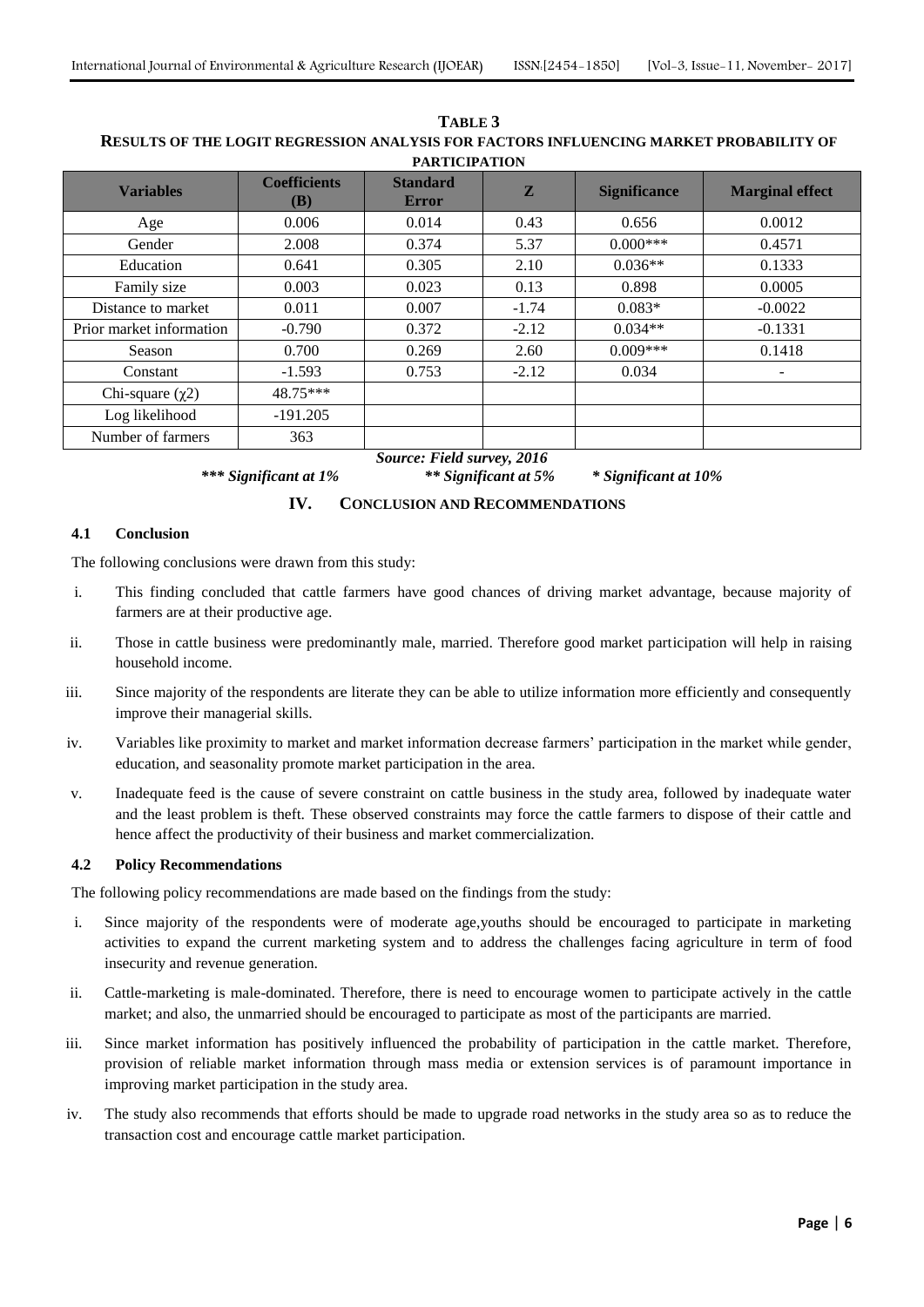v. Since the major problems encountered by cattle farmers were inadequate feed and water during dry season and problem of insecurity, there is need to provide adequate pasture land, water supply and security for the cattle farmers so as to curb the problems of theft, pilfering as well as exposure to adverse weather.

#### **REFERENCES**

- [1] Adebayo, A. A. and Tukur, A.L. (1999).Adamawa State in Maps*.* Paraclete Publishing House, Yola Nigeria.pp. 1-4.
- [2] Adesina, A. (2013). National Diary Production. Federal Ministry of Agriculture and Rural Development. Available on: *<http://www.fmard.gov.ng/national-dairy-production>* Assessed on 21, june, 2015.
- [3] *Apin, B. O., Lagat, J. K., Bett, H. K. and Kirui, J. K. (2015).*Determinants of Small-holder Farmers Extent of Market Participation; Case of Rice Marketing in Ahero Irrigation Scheme, Kenya. *Journal of Economics and Sustainable Development.* 6(2): 154.Available on[: www.iiste.org](http://www.iiste.org/). Assessed on 6<sup>th</sup> ,nov, 2015.
- [4] Bahta, S.T. and Bauer, S. (2007). Anlysis of the Determinants of Market Participation within the South African Small-scale Livestock Sector,. Paper presented at Tropentag. October 9-11, 2007.Theme: witzenhausen: Utilisation of diversity in land use systems: Sustainable and organic approaches to meet human needs. 422 (1); 1-8. Available on: *<http://www.tropentag.de/2007/abstracts/full/422.pdf>.* Assessed on: 27<sup>th</sup>nov, 2015.
- [5] Bellemare, M. F., andBarrett, C. B. (2006). "An ordered Tobit model of market participation" Evidence from Kenya and Ethiopia. *American Journal of Agricultural Economics.*88 (2), pp328-334.
- [6] Benard, C.,Bennet, B. and Gulbert B. (2010).Demand for Farm Animal products in Nigeria : an opportunity for sahel countries. Ministry of livestock and animal resources, funded by the european union. Special document. Available on *[www.inter-reseaux.org/img/pdf/p14-15\\_](http://www.inter-reseaux.org/IMG/pdf/p14-15_Animal.pdf)animal.pdf.* Assessed on 9<sup>th</sup>, feb, 2015.
- [7] Creative Research Systems. (2012).Sample size Calculator*.* Available on: *https//www.surveysystem.com*. Assessed on: 11th,oct. 2014.
- [8] Didier, D. (2013). How to Estimate your Population and Survey Sample size. *https//www.checkmarket.com.Assessed on* 12<sup>th</sup>, oct. 2014.
- [9] Egbetokun, O.A. and Omonona B.T. (2012*).*Determinants of Farmers' Participation in Food Market, *Global Journal of Science Frontier Research Agriculture and Veterinary Sciences.*12 (9), Publisher: Inc (USA). 24-30. Available on: *https://globaljournals.org/GJSFR\_Volume12/3-Determinants-of-Farmers.*.Assessed on 10th, oct. 2014.
- [10] Enete A. A, Igbokwe E. M. (2009). Cassava Market Participation Decisions of Producing Households in Africa. *Tropicultura* 27(3):129-136.
- [11] FAO, (2009).The State of Food and Agriculture –Livestock in the Balance. Food and Agriculture Organization Rome, Italy,180pp. Available on: *<http://www.fao.org/docrep/012/i0680e/i0680e00.htm>*. Assessed on 2nd, January, 2015.
- [12] Gani, B.S. and Adeoti,.A.I. (2011). Analysis of Market Participation and Rural Poverty among Farmers in Northern Part of Taraba State, Nigeria, *Journal of Economics Kamla-raj, New Delhi, India.* 2(1): 23-36. Available on: [http://www.krepublishers.com/02-](http://www.krepublishers.com/02-Journals) [Journals](http://www.krepublishers.com/02-Journals). Assessed on: 8<sup>th</sup>, march, 2015.
- [13] Girei,.M.I. and Omonona B.T. (2009).Estimation of determinants of Market participation among cattle farmers in Adamawa stat*e*, *journal of Agricultural Science and Natural Resource*s. 2 (1): 9-12. Rosefet Academic Publishers
- *[14]* Giroh, D. Y., Adebayo, E. F., and Jongur, A. A. U. (2014). Efficiency of Latex Production in Rubber Plantations in Edo and Delta States, Nigeria. *American Journal of Research Communication www. usa-journals. com, http://www. usa-journals.com/wpcontent/uploads/2012/11/Giroh. pdf. Assessed on:*  $10<sup>th</sup>$ , may, 2015
- [15] MaCorr (2014), Sample Size Methodology, https//www.macorr.com/sample size-calculator.htm. Assessed on 10<sup>th</sup>, Aug. 2014.
- [16] Mohammed, K. (1999).Historical Background of Adamawa State. In: Mohammed, B. &
- [17] Sahabo, M. ed(s). A compendium of Studies and Issues in Pastoralism in Nigeria Paraclete publishers Yola Nigeria.
- [18] Montshwe, B., D. (2006). Factors affecting participation in mainstream cattle markets by small Scale cattle farmers in South Africa, M.Sc. project report. Department of Agricultural Economics Faculty of Natural and Agricultural Sciences University of Free State, Bloemfontein. Pp135. Available online at [http://etd.uovs.ac.za/ETD-](http://etd.uovs.ac.za/ETD-%20db/theses/available%20etd) db//theses/available etd. Assessed on:  $23<sup>rd</sup>$ , april, 2015.
- [19] Musah, A. B., Bonsu O. Y. and Seini W. (2014). Market Participation of Small holder Maize Farmers in the Upper West Region of Ghana.*African journal of Agricultural Research.* 9(31):2427*.* Available on: http//www.academicjournals.org./AJAIL. Assessed on:  $6^{\text{th}}$ , nov, 2015.
- [20] Ndoro, T. j,.Mudhara, M., and Chimony, M. (2014) Cattle Commercialization in Rural South Africa: Livelihood Drivers and Implications for Livestock Marketing extension.*J Hum Ecol*. 45(3): 207. Available on *www.krepublishers.com/.* Assessed date 27th , july 2015.
- [21] NPC. (2012). National Population Commission. http//www.channelstv.com/2012/08/05/there-are-167-million-people-in-nigeria-npc/
- [22] Ohen, S.B., Umeze,G. E., and Cobham, M. E. (2014). Determinants of Market Participation by Cucumber Farmers in Odukpani Local Government Area, Cross River State, Nigeria. *Journal of Economics and Sustainable Development*. 5 (2):188. Available on: [www.iiste.org.](http://www.iiste.org/) assessed on:  $7<sup>th</sup>$ , nov, 2015.
- [23] Omiti, M. J., Otieno D. J,,Nyanamba T. O. andMccullough, E. (2009).Factors influencing The Intensity of Market Participation by Smallholder Farmers: A case study of rural and peri-urban areas of Kenya. *Afjare journal.*3 (1): 57. Available on: [http://ageconsearch.umn.edu/bitstream/56958/2/0301Omiti%20-%20FINAL.pdf.](http://ageconsearch.umn.edu/bitstream/56958/2/0301Omiti%20-%20FINAL.pdf) Assessed on: 20th, dec, 2015.
- [24] Onoja, A. O.,Usoroh, B. B.,Adieme D. T. and Deedam, N.J.( 2012). Determinants of Market Participation in Nigerian Small- Scale Fishery Sector: Evidence from Niger Delta Region.*The Journal of Sustainable Development* 9 (1); 69 – 84.